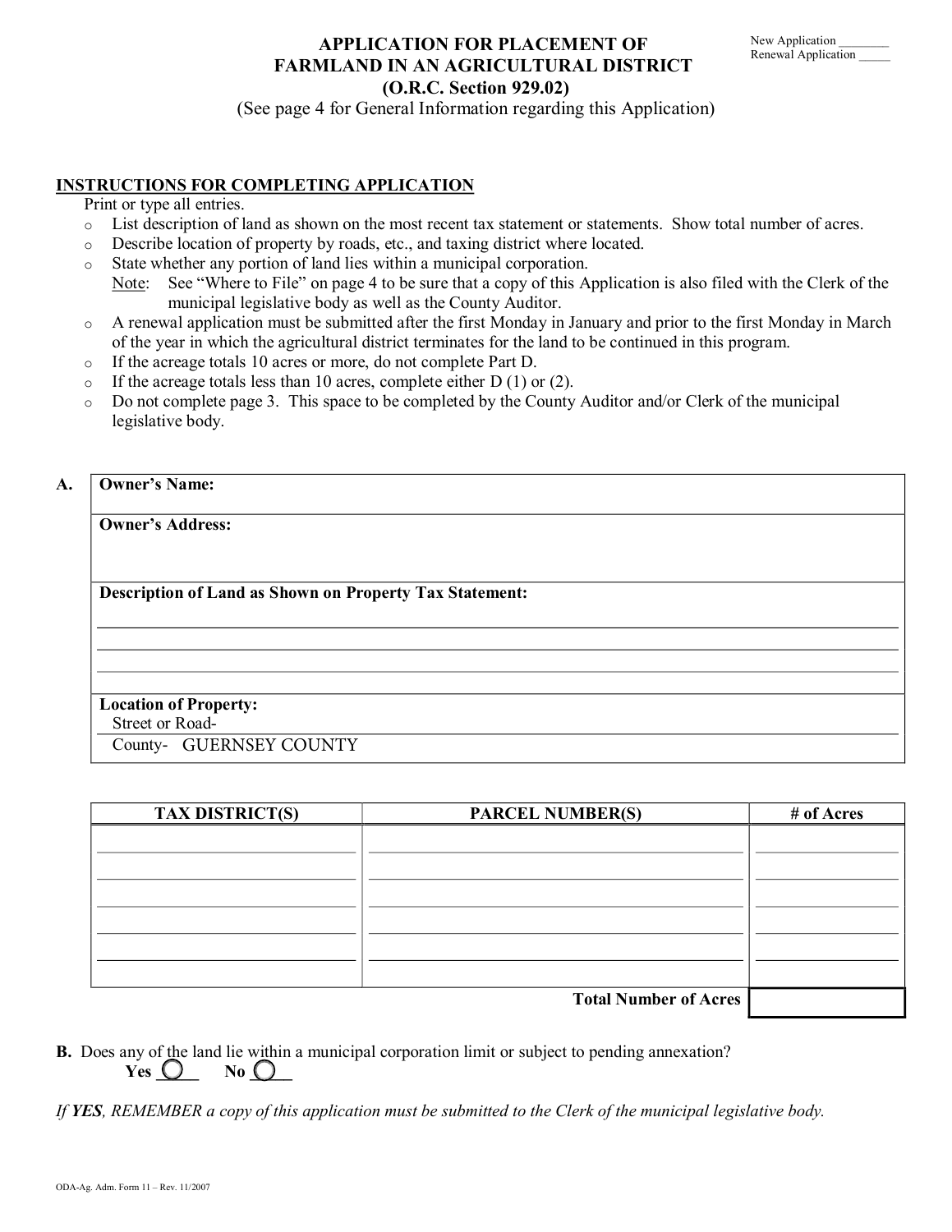**C.** Is the land presently being taxed at its current agricultural use valuation under Section 5713.31 of the Ohio Revised Code? **Yes**  $\bigcup$  **No**  $\bigcup$ 

|                                                                                                        |                  | <b>ACRES</b>         |                 |
|--------------------------------------------------------------------------------------------------------|------------------|----------------------|-----------------|
|                                                                                                        | <b>LAST YEAR</b> | <b>TWO YEARS AGO</b> | THREE YEARS AGO |
| Cropland                                                                                               |                  |                      |                 |
| Permanent Pasture used for<br>animal husbandry                                                         |                  |                      |                 |
| Woodland devoted to<br>commercial timber and<br>nursery stock                                          |                  |                      |                 |
| Land Retirement or<br><b>Conservation Program</b><br>pursuant to an agreement<br>with a federal agency |                  |                      |                 |
| Building areas devoted to<br>agricultural production                                                   |                  |                      |                 |
| Roads, building areas, and<br>all other areas not used for<br>agricultural production                  |                  |                      |                 |
| <b>Total Acres</b>                                                                                     |                  |                      |                 |

*If NO, complete the following showing how the land was used the past three years:*

**D.** Does the land for which the application is being made total 10 acres or more devoted exclusively to agricultural production or devoted to and qualified for payments or other compensation under a land retirement or conservation program under an agreement with an agency of the federal government?

# $Yes \bigcup \neg No \bigcup$

# *If NO, complete the following:*

- 1. Attach evidence of the gross income for each of the past 3 years, if the average yearly income from agricultural production was at least twenty-five hundred (\$2,500.00) dollars or more, or
- 2. If the owner anticipates that the land will produce an annual gross income of twenty-five hundred (\$2,500.00) dollars or more, evidence must be attached showing the anticipated gross income.

# **Authorization and Declaration**

By signing this application I authorize the county auditor or his duly appointed agent to inspect the property described above to verify the accuracy of this application. I declare this application (including accompanying exhibits) has been examined by me and to the best of my knowledge and belief is a true, accurate and correct application. I understand that land removed from this program before the 5-year enrollment period is subject to penalty, in accordance with Section 929.02(D) of the Ohio Revised Code.

 $\Box$ Signature of Owner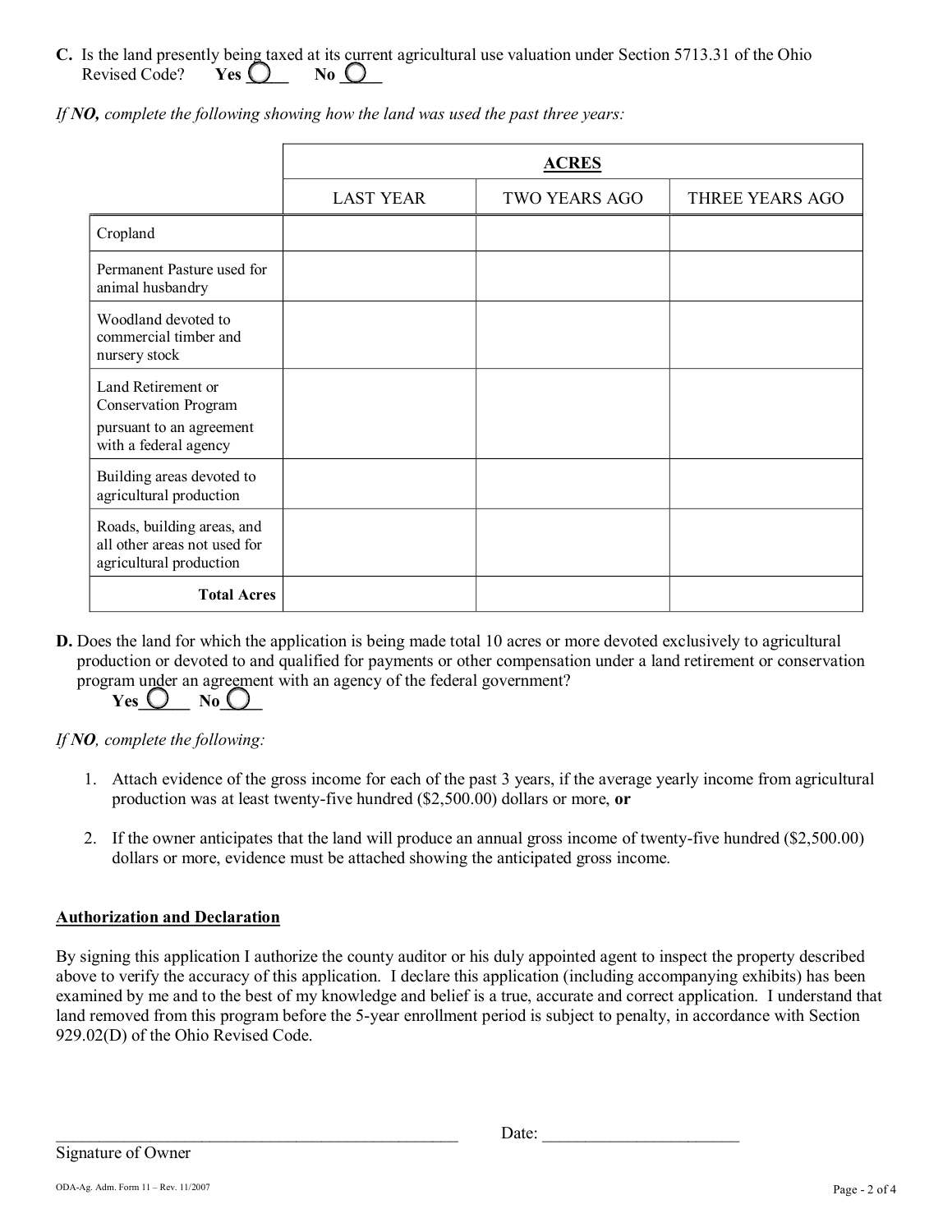## DO NOT COMPLETE FOR OFFICIAL USE ONLY

|                                                                                     | CAUV Application No. |
|-------------------------------------------------------------------------------------|----------------------|
| <b>Action of County Auditor</b>                                                     |                      |
|                                                                                     |                      |
|                                                                                     |                      |
| Date Filed (if required) with Clerk of Municipal Corporation ___________            |                      |
| County Auditor's Signature                                                          |                      |
| Date Decision Mailed to Applicant Certified Mail No.                                |                      |
|                                                                                     |                      |
|                                                                                     |                      |
| <b>Action of Legislative Body of Municipal Corporation</b>                          |                      |
| Application Approved ________ Approved with Modifications ______* Rejected _______* |                      |
|                                                                                     |                      |
|                                                                                     |                      |
| Date of Legislative Action                                                          |                      |
|                                                                                     |                      |

\* IF MODIFIED OR REJECTED, ATTACH SPECIFIC REASONS FOR MODIFICATION OR REJECTION